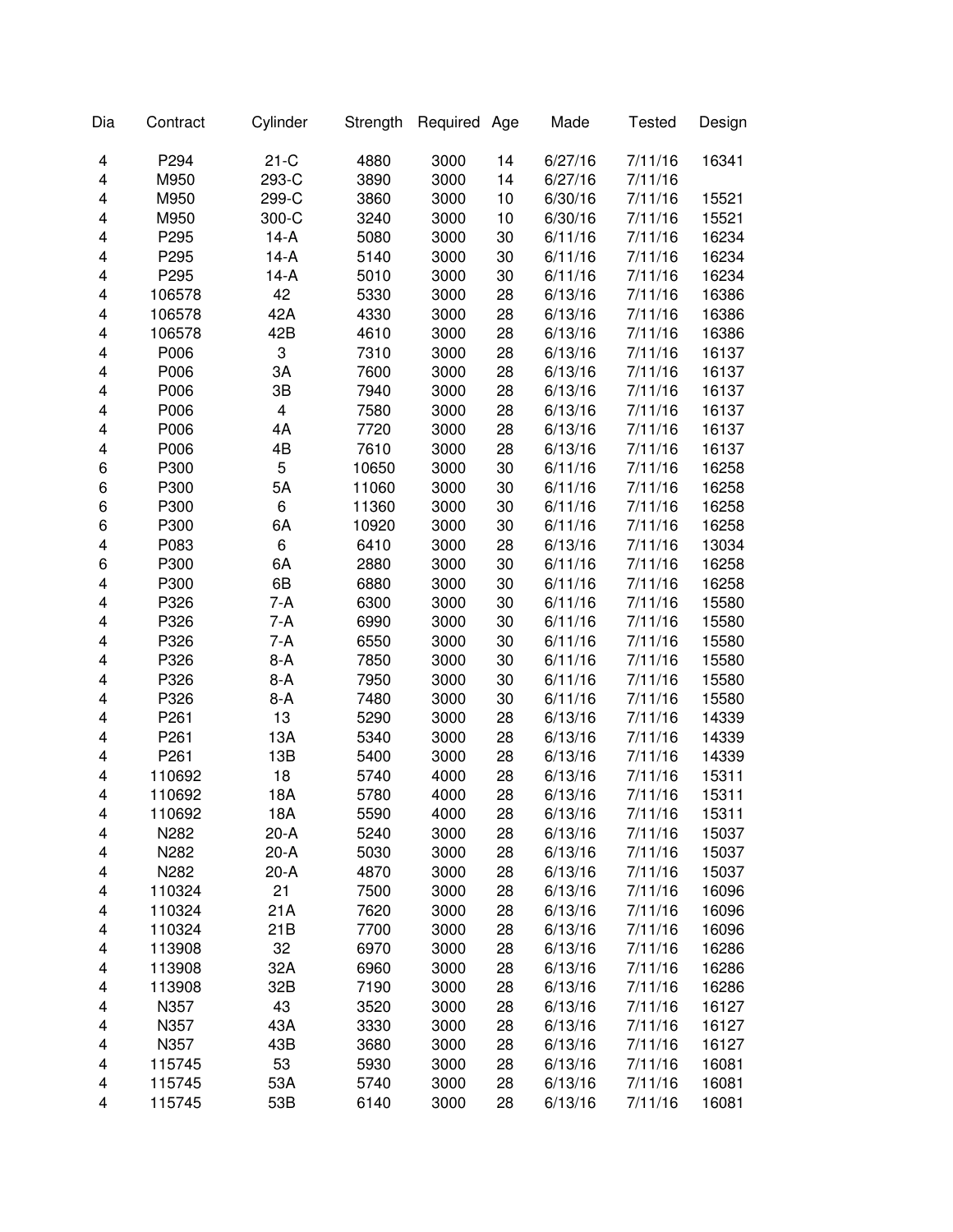| 4 | 115745           | 54                      | 5500 | 3000 | 28             | 6/13/16 | 7/11/16 | 16081 |
|---|------------------|-------------------------|------|------|----------------|---------|---------|-------|
| 4 | 115745           | 54A                     | 5160 | 3000 | 28             | 6/13/16 | 7/11/16 | 16081 |
| 4 | 115745           | 54B                     | 5260 | 3000 | 28             | 6/13/16 | 7/11/16 | 16081 |
| 4 | P201             | $60-A$                  | 6820 | 4000 | 28             | 6/13/16 | 7/11/16 | 16393 |
| 4 | P201             | $60-A$                  | 6890 | 4000 | 28             | 6/13/16 | 7/11/16 | 16393 |
| 4 | P <sub>201</sub> | $60-A$                  | 6980 | 4000 | 28             | 6/13/16 | 7/11/16 | 16393 |
| 4 | P <sub>201</sub> | $61-A$                  | 5780 | 4000 | 28             | 6/13/16 | 7/11/16 | 16393 |
| 4 | P201             | $61 - A$                | 6530 | 4000 | 28             | 6/13/16 | 7/11/16 | 16393 |
| 4 | P <sub>201</sub> | $61-A$                  | 6140 | 4000 | 28             | 6/13/16 | 7/11/16 | 16393 |
| 4 | N307             | 67                      | 5490 | 3000 | 28             | 6/13/16 | 7/11/16 | 8111  |
| 4 | N307             | 67A                     | 5080 | 3000 | 28             | 6/13/16 | 7/11/16 | 8111  |
| 4 | M950             | 305-E                   | 3260 | 3000 | 3              | 7/8/16  | 7/11/16 | 15521 |
| 4 | N307             | 67B                     | 5170 | 3000 | 28             | 6/13/16 | 7/11/16 | 8111  |
| 4 | N305             | W-82                    | 4580 | 3000 | 28             | 6/13/16 | 7/11/16 | 13108 |
| 4 | N305             | W-82A                   | 4860 | 3000 | 28             | 6/13/16 | 7/11/16 | 13108 |
| 4 | N305             | W-82B                   | 4650 | 3000 | 28             | 6/13/16 | 7/11/16 | 13108 |
| 4 | L012             | 87                      | 8550 | 3000 | 28             | 6/13/16 | 7/11/16 | 13016 |
| 4 | L012             | 87A                     | 8650 | 3000 | 28             | 6/13/16 | 7/11/16 | 13016 |
| 4 | L012             | 87B                     | 8440 | 3000 | 28             | 6/13/16 | 7/11/16 | 13016 |
| 4 | P047             | 89-A                    | 5200 | 3000 | 28             | 6/13/16 | 7/11/16 | 15199 |
| 4 | P047             | 89-A                    | 5160 | 3000 | 28             | 6/13/16 | 7/11/16 | 15199 |
| 4 | P047             | 89-A                    | 5250 | 3000 | 28             | 6/13/16 | 7/11/16 | 15199 |
| 4 | M384             | 131                     | 7070 | 4000 | 28             | 6/13/16 | 7/11/16 | 16412 |
| 4 | M384             | 131A                    | 6740 | 4000 | 28             | 6/13/16 | 7/11/16 | 16412 |
| 4 | M384             | 131B                    | 6500 | 4000 | 28             | 6/13/16 | 7/11/16 | 16412 |
| 4 | M950             | 296-C                   | 3550 | 3000 | 12             | 6/28/16 | 7/11/16 | 15520 |
| 4 | N266             | 178                     | 5870 | 3000 | 28             | 6/13/16 | 7/11/16 | 13025 |
| 4 | N266             | 178A                    | 4440 | 3000 | 28             | 6/13/16 | 7/11/16 | 13025 |
| 4 | N266             | 178B                    | 5490 | 3000 | 28             | 6/13/16 | 7/11/16 | 13025 |
| 4 | N266             | 178-E                   | 5290 | 3000 | 28             | 6/13/16 | 7/11/16 | 13025 |
| 4 | N266             | 178-F                   | 6000 | 3000 | 28             | 6/13/16 | 7/11/16 | 13025 |
| 4 | N266             | 178-G                   | 5240 | 3000 | 28             | 6/13/16 | 7/11/16 | 13025 |
| 4 | N2198            | 224                     | 4670 | 3000 | 28             | 6/13/16 | 7/11/16 | 13034 |
| 4 | N2198            | 224A                    | 4870 | 3000 | 28             | 6/13/16 | 7/11/16 | 13034 |
| 4 | N2198            | 224B                    | 4490 | 3000 | 28             | 6/13/16 | 7/11/16 | 13034 |
| 4 | M950             | 276                     | 6490 | 3000 | 28             | 6/13/16 | 7/11/16 |       |
| 4 | M950             | 276A                    | 5800 | 3000 | 28             | 6/13/16 | 7/11/16 |       |
| 4 | M950             | 276B                    | 6310 | 3000 | 28             | 6/13/16 | 7/11/16 |       |
| 4 | M305             | DR311                   | 5550 | 3000 | 28             | 6/13/16 | 7/11/16 | 13034 |
| 4 | M305             | <b>DR311A</b>           | 5510 | 3000 | 28             | 6/13/16 | 7/11/16 | 13034 |
| 4 | M305             | <b>DR311B</b>           | 5350 | 3000 | 28             | 6/13/16 | 7/11/16 | 13034 |
| 4 | M950             | 303-C                   | 3510 | 3000 | 5              | 7/7/16  | 7/12/16 | 15521 |
| 4 | <b>VOLUNT</b>    | 1                       | 4290 | 4000 | $\overline{7}$ | 7/5/16  | 7/12/16 |       |
| 4 | <b>VOLUNT</b>    | 1A                      | 4410 | 4000 | $\overline{7}$ | 7/5/16  | 7/12/16 |       |
| 4 | <b>VOLUNT</b>    | 1B                      | 4530 | 4000 | $\overline{7}$ | 7/5/16  | 7/12/16 |       |
| 4 | P311             | $\overline{\mathbf{4}}$ | 5620 | 4000 | 28             | 6/14/16 | 7/12/16 | 16167 |
| 4 | P311             | 4A                      | 5610 | 4000 | 28             | 6/14/16 | 7/12/16 | 16167 |
| 4 | P311             | 4B                      | 5560 | 4000 | 28             | 6/14/16 | 7/12/16 | 16167 |
| 4 | 119932           | 13                      | 4590 | 3000 | 28             | 6/14/16 | 7/12/16 | 11192 |
| 4 | 119932           | 13A                     | 4850 | 3000 | 28             | 6/14/16 | 7/12/16 | 11192 |
| 4 | 119932           | 13B                     | 4680 | 3000 | 28             | 6/14/16 | 7/12/16 | 11192 |
| 4 | N282             | 21                      | 5110 | 3000 | 28             | 6/14/16 | 7/12/16 | 15037 |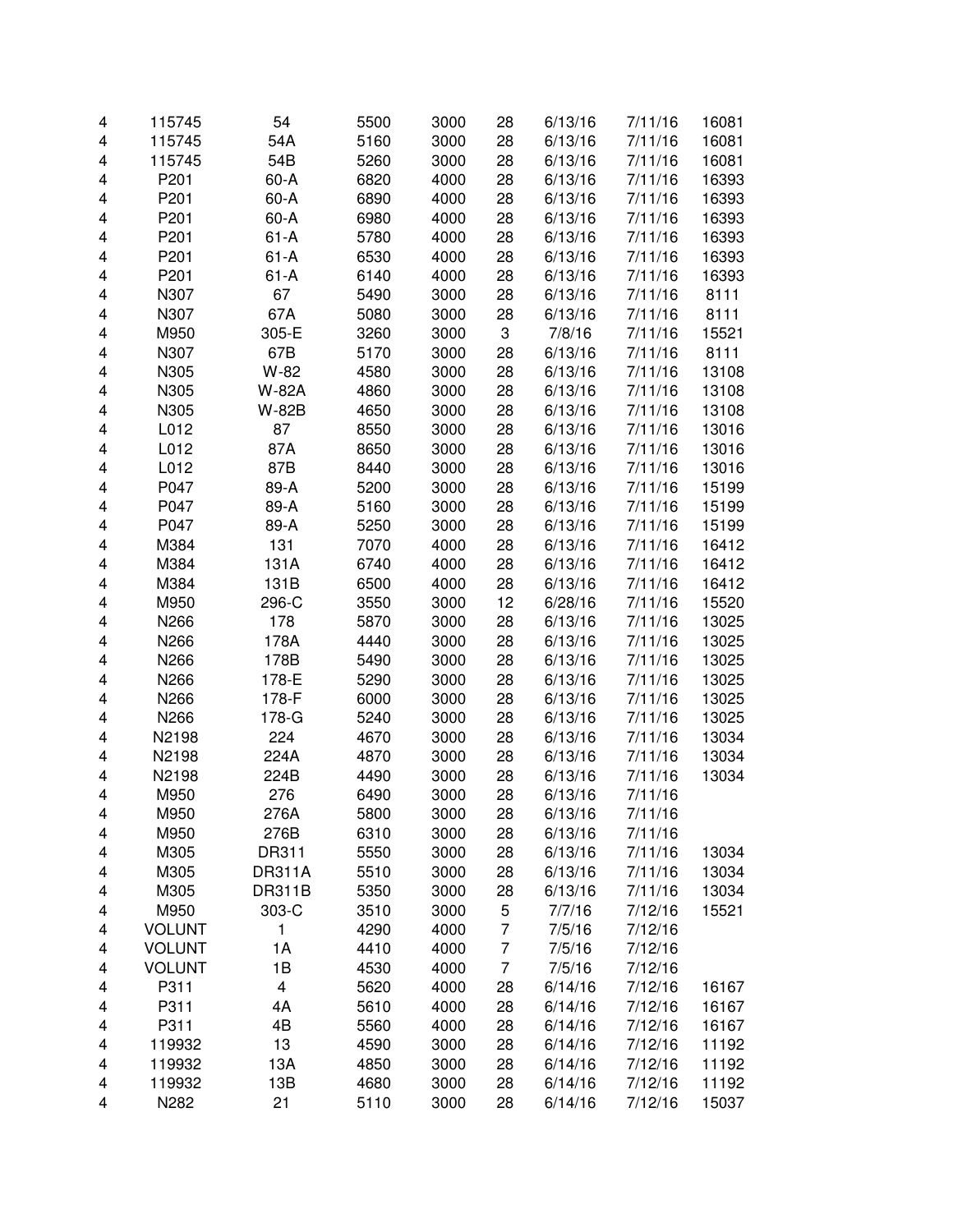| 4 | N282   | 21A             | 4840  | 3000 | 28 | 6/14/16 | 7/12/16 | 15037 |
|---|--------|-----------------|-------|------|----|---------|---------|-------|
| 4 | N282   | 21A             | 5200  | 3000 | 28 | 6/14/16 | 7/12/16 | 15037 |
| 4 | P033   | $22-A$          | 5210  | 3000 | 28 | 6/14/16 | 7/12/16 | 16299 |
| 4 | P033   | 22-A            | 5420  | 3000 | 28 | 6/14/16 | 7/12/16 | 16299 |
| 4 | P033   | 22-A            | 4930  | 3000 | 28 | 6/14/16 | 7/12/16 | 16299 |
| 4 | P247   | 30              | 5030  | 3000 | 28 | 6/14/16 | 7/12/16 | 16130 |
| 4 | P247   | 30A             | 5140  | 3000 | 28 | 6/14/16 | 7/12/16 | 16130 |
| 4 | P247   | 30 <sub>B</sub> | 5190  | 3000 | 28 | 6/14/16 | 7/12/16 | 16130 |
| 4 | P926   | $2-C$           | 7560  | 4000 | 5  | 7/7/16  | 7/12/16 | 16464 |
| 4 | P247   | 31              | 4490  | 3000 | 28 | 6/14/16 | 7/12/16 | 16130 |
| 4 | P247   | 31A             | 4210  | 3000 | 28 | 6/14/16 | 7/12/16 | 16130 |
| 4 | P247   | 31B             | 4460  | 3000 | 28 | 6/14/16 | 7/12/16 | 16130 |
| 4 | 113908 | 33              | 7150  | 3000 | 28 | 6/14/16 | 7/12/16 | 16286 |
| 4 | 113908 | 33A             | 6910  | 3000 | 28 | 6/14/16 | 7/12/16 | 16286 |
| 4 | 113908 | 33B             | 4230  | 3000 | 28 | 6/14/16 | 7/12/16 | 16286 |
| 4 | P097   | 50              | 6620  | 3000 | 28 | 6/14/16 | 7/12/16 | 16424 |
| 4 | P097   | 50A             | 6500  | 3000 | 28 | 6/14/16 | 7/12/16 | 16424 |
| 4 | P097   | 50B             | 6810  | 3000 | 28 | 6/14/16 | 7/12/16 | 16424 |
| 4 | P230   | 82-ARK          | 10650 | 10   | 28 | 6/14/16 | 7/12/16 | 16233 |
| 4 | P230   | 82-ARK          | 10560 | 10   | 28 | 6/14/16 | 7/12/16 | 16233 |
| 4 | P230   | 82-ARK          | 10720 | 10   | 28 | 6/14/16 | 7/12/16 | 16233 |
| 4 | P230   | 83-ARK          | 11580 | 10   | 28 | 6/14/16 | 7/12/16 | 16233 |
| 4 | P230   | 83-ARK          | 10610 | 10   | 28 | 6/14/16 | 7/12/16 | 16233 |
| 4 | P230   | 83-ARK          | 11350 | 10   | 28 | 6/14/16 | 7/12/16 | 16233 |
| 4 | M305   | W-83            | 5290  | 3000 | 28 | 6/14/16 | 7/12/16 | 13108 |
| 4 | M305   | W-83A           | 5220  | 3000 | 28 | 6/14/16 | 7/12/16 | 13108 |
| 4 | M305   | W-83B           | 5530  | 3000 | 28 | 6/14/16 | 7/12/16 | 13108 |
| 4 | N201   | 88-A            | 4730  | 3000 | 28 | 6/14/16 | 7/12/16 | 11282 |
| 4 | N201   | 88-A            | 4990  | 3000 | 28 | 6/14/16 | 7/12/16 | 11282 |
| 4 | N201   | 88-A            | 4480  | 3000 | 28 | 6/14/16 | 7/12/16 | 11282 |
| 4 | P047   | $90-A$          | 5000  | 3000 | 28 | 6/14/16 | 7/12/16 | 15199 |
| 4 | P047   | $90-A$          | 5020  | 3000 | 28 | 6/14/16 | 7/12/16 | 15199 |
| 4 | P047   | 90-A            | 5200  | 3000 | 28 | 6/14/16 | 7/12/16 | 15199 |
| 4 | P294   | $22-C$          | 3780  | 3000 | 14 | 6/30/16 | 7/12/16 | 16341 |
| 4 | P230   | 91              | 6840  | 3000 | 28 | 6/14/16 | 7/12/16 | 16171 |
| 4 | P230   | 91A             | 6350  | 3000 | 28 | 6/14/16 | 7/12/16 | 16171 |
| 4 | P230   | 91B             | 6930  | 3000 | 28 | 6/14/16 | 7/12/16 | 16171 |
| 4 | N279   | 115             | 4450  | 3000 | 28 | 6/14/16 | 7/12/16 | 15007 |
| 4 | N279   | 115A            | 4500  | 3000 | 28 | 6/14/16 | 7/12/16 | 15007 |
| 4 | N279   | 115B            | 4340  | 3000 | 28 | 6/14/16 | 7/12/16 | 15007 |
| 4 | N279   | 116             | 4820  | 3000 | 28 | 6/14/16 | 7/12/16 | 8111  |
| 4 | N279   | 116A            | 4970  | 3000 | 28 | 6/14/16 | 7/12/16 | 8111  |
| 4 | N279   | 116B            | 4600  | 3000 | 28 | 6/14/16 | 7/12/16 | 8111  |
| 4 | M384   | 132             | 6890  | 4000 | 28 | 6/14/16 | 7/12/16 | 16412 |
| 4 | M384   | 132A            | 7500  | 4000 | 28 | 6/14/16 | 7/12/16 | 16412 |
| 4 | M384   | 132B            | 7630  | 4000 | 28 | 6/14/16 | 7/12/16 | 16412 |
| 4 | M321   | 157             | 6390  | 3000 | 28 | 6/14/16 | 7/12/16 | 15184 |
| 4 | M321   | 157A            | 5900  | 3000 | 28 | 6/14/16 | 7/12/16 | 15184 |
| 4 | M321   | 157B            | 6050  | 3000 | 28 | 6/14/16 | 7/12/16 | 15184 |
| 4 | N266   | 179             | 5430  | 3000 | 28 | 6/14/16 | 7/12/16 | 13025 |
| 4 | N266   | 179A            | 5650  | 3000 | 28 | 6/14/16 | 7/12/16 | 13025 |
| 4 | N266   | 179B            | 5150  | 3000 | 28 | 6/14/16 | 7/12/16 | 13025 |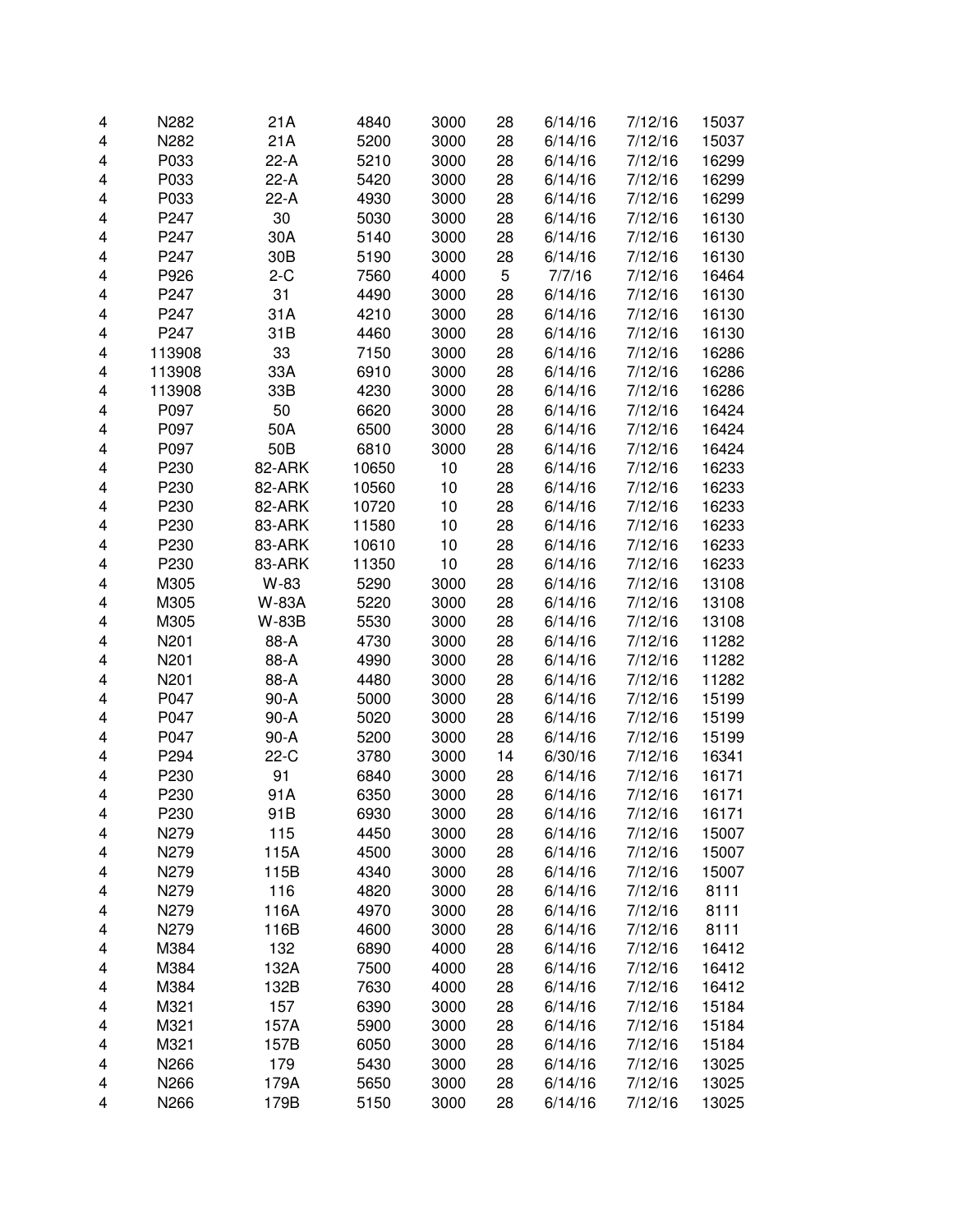| 4 | N266 | 179E                | 5790         | 3000         | 28 | 6/14/16 | 7/12/16 | 13025  |
|---|------|---------------------|--------------|--------------|----|---------|---------|--------|
| 4 | N266 | 179G                | 5490         | 3000         | 28 | 6/14/16 | 7/12/16 | 13025  |
| 4 | N152 | 199                 | 5990         | 4000         | 28 | 6/14/16 | 7/12/16 | 115104 |
| 4 | N152 | 199A                | 6380         | 4000         | 28 | 6/14/16 | 7/12/16 | 115104 |
| 4 | N152 | 199B                | 5930         | 4000         | 28 | 6/14/16 | 7/12/16 | 115104 |
| 4 | N152 | 200                 | 6020         | 4000         | 28 | 6/14/16 | 7/12/16 | 115104 |
| 4 | N152 | 200A                | 6330         | 4000         | 28 | 6/14/16 | 7/12/16 | 115104 |
| 4 | N152 | 200B                | 5630         | 4000         | 28 | 6/14/16 | 7/12/16 | 115104 |
| 4 | N152 | 200-AR              | 6250         | 4000         | 28 | 6/14/16 | 7/12/16 | 15104  |
| 4 | N152 | 200-AR              | 6650         | 4000         | 28 | 6/14/16 | 7/12/16 | 15104  |
| 4 | N152 | 200-AR11            | 6020         | 4000         | 28 | 6/14/16 | 7/12/16 | 15104  |
| 4 | N152 | 201                 | 6980         | 4000         | 28 | 6/14/16 | 7/12/16 | 15104  |
| 4 | N152 | 201A                | 6280         | 4000         | 28 | 6/14/16 | 7/12/16 | 15104  |
| 4 | N152 | 201B                | 6770         | 4000         | 28 | 6/14/16 | 7/12/16 | 15104  |
| 4 | N152 | 202                 | 5610         | 4000         | 28 | 6/14/16 | 7/12/16 | 15104  |
| 4 | N152 | 202A                | 5670         | 4000         | 28 | 6/14/16 | 7/12/16 | 15104  |
| 4 | N152 | 202B                | 5780         | 4000         | 28 | 6/14/16 | 7/12/16 | 15104  |
| 4 | N152 | 203                 | 6730         | 4000         | 28 | 6/14/16 | 7/12/16 | 15104  |
| 4 | N152 | 203A                | 6750         | 4000         | 28 | 6/14/16 | 7/12/16 | 15104  |
| 4 | N152 | 203B                | 6810         | 4000         | 28 | 6/14/16 | 7/12/16 | 15104  |
| 4 | N152 | 204                 | 6150         | 4000         | 28 | 6/14/16 | 7/12/16 | 15104  |
| 4 | N152 | 204A                | 6180         | 4000         | 28 | 6/14/16 | 7/12/16 | 15104  |
| 4 | N152 | 204B                | 6440         | 4000         | 28 | 6/14/16 | 7/12/16 | 15104  |
| 4 | N152 | 205                 | 6140         | 4000         | 28 | 6/14/16 | 7/12/16 | 15104  |
| 4 | N152 | 205A                | 6170         | 4000         | 28 | 6/14/16 | 7/12/16 | 15104  |
| 4 | N152 | 205B                | 6200         | 4000         | 28 | 6/14/16 | 7/12/16 | 15104  |
| 4 | 950  | 277                 | 4090         | 4000         | 28 | 6/14/16 | 7/12/16 | 16061  |
| 4 | 950  | 277A                | 4400         | 4000         | 28 | 6/14/16 | 7/12/16 | 16061  |
| 4 | 950  | 277B                | 4350         | 4000         | 28 | 6/14/16 | 7/12/16 | 16061  |
| 4 | M305 | DR-312              | 5660         | 4000         | 28 | 6/14/16 | 7/12/16 | 16453  |
| 4 | M305 | <b>DR-312A</b>      | 5700         | 4000         | 28 | 6/14/16 | 7/12/16 | 16453  |
| 4 | M305 | DR-312B             | 5300         | 4000         | 28 | 6/14/16 | 7/12/16 | 16453  |
| 4 | M305 | DB261-3             | 380          | 4000         | 28 | 6/15/16 | 7/13/16 | 13387  |
| 4 | M305 | DB261-3A            | 370          | 4000         | 28 | 6/15/16 | 7/13/16 | 13387  |
| 4 | M305 | DB261-3B            | 290          | 4000         | 28 | 6/15/16 | 7/13/16 | 13387  |
| 4 | M950 | 305D                | 3770         | 3000         | 5  | 7/8/16  | 7/13/16 | 15521  |
| 4 | N321 | 158                 |              | 3000         | 28 | 6/15/16 | 7/13/16 | 15184  |
| 4 | N321 | 158A                | 5480<br>4760 | 3000         | 28 | 6/15/16 | 7/13/16 | 15184  |
| 4 | N321 | 158B                | 5660         | 3000         | 28 | 6/15/16 | 7/13/16 | 15184  |
| 4 | M305 | DB261-2             | 7850         | 4000         | 28 | 6/15/16 | 7/13/16 | 13387  |
| 4 | M305 | DB261-2A            | 7270         | 4000         | 28 | 6/15/16 | 7/13/16 | 13387  |
|   | M305 | DB261-2B            | 7660         | 4000         | 28 | 6/15/16 | 7/13/16 | 13387  |
| 4 | M305 |                     | 8000         |              |    | 6/15/16 |         |        |
| 4 |      | DB261-1<br>DB261-1A |              | 4000<br>4000 | 28 |         | 7/13/16 | 13387  |
| 4 | M305 |                     | 8160         |              | 28 | 6/15/16 | 7/13/16 | 13387  |
| 4 | M305 | DB261-1B<br>DB261-4 | 8760         | 4000         | 28 | 6/15/16 | 7/13/16 | 13387  |
| 4 | M305 |                     | 7430         | 4000         | 28 | 6/15/16 | 7/13/16 | 13387  |
| 4 | M305 | DB261-4A            | 7340         | 4000         | 28 | 6/15/16 | 7/13/16 | 13387  |
| 4 | M305 | DB261-4B            | 7760         | 4000         | 28 | 6/15/16 | 7/13/16 | 13387  |
| 4 | M305 | DB261-13            | 9080         | 4000         | 28 | 6/15/16 | 7/13/16 | 13387  |
| 4 | M305 | DB261-13A           | 9150         | 4000         | 28 | 6/15/16 | 7/13/16 | 13387  |
| 4 | M305 | DB261-13B           | 9350         | 4000         | 28 | 6/15/16 | 7/13/16 | 13387  |
| 4 | M305 | DB261-8             | 9050         | 4000         | 28 | 6/15/16 | 7/13/16 | 13387  |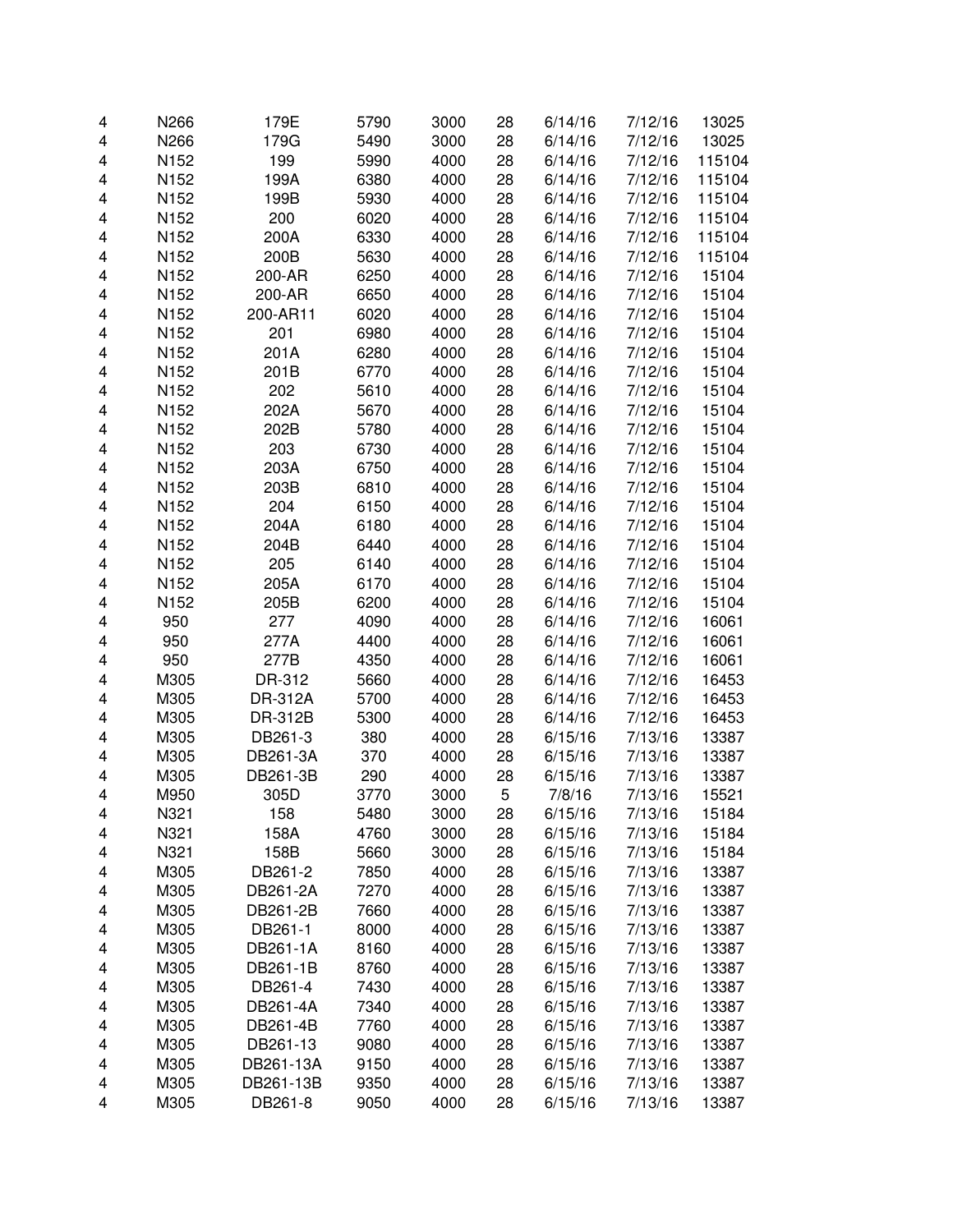| 4 | M305      | DB261-8A   | 9700 | 4000 | 28 | 6/15/16 | 7/13/16 | 13387 |
|---|-----------|------------|------|------|----|---------|---------|-------|
| 4 | M305      | DB261-8B   | 8670 | 4000 | 28 | 6/15/16 | 7/13/16 | 13387 |
| 4 | M305      | DB261-7    | 6670 | 4000 | 28 | 6/15/16 | 7/13/16 | 13387 |
| 4 | M305      | DB261-7A   | 6290 | 4000 | 28 | 6/15/16 | 7/13/16 | 13387 |
| 4 | M305      | DB261-7B   | 6460 | 4000 | 28 | 6/15/16 | 7/13/16 | 13387 |
| 4 | M305      | DB261-12   | 7900 | 4000 | 28 | 6/15/16 | 7/13/16 | 13387 |
| 4 | M305      | DB261-12A  | 7730 | 4000 | 28 | 6/15/16 | 7/13/16 | 13387 |
| 4 | M305      | DB261-12B  | 7270 | 4000 | 28 | 6/15/16 | 7/13/16 | 13387 |
|   | M305      |            |      | 4000 | 28 |         |         |       |
| 4 |           | DB261-11   | 8340 |      |    | 6/15/16 | 7/13/16 | 13387 |
| 4 | M305      | DB261-11A  | 7920 | 4000 | 28 | 6/15/16 | 7/13/16 | 13387 |
| 4 | M305      | DB261-11B  | 7670 | 4000 | 28 | 6/15/16 | 7/13/16 | 13387 |
| 4 | M305      | DB261-9    | 7450 | 4000 | 28 | 6/15/16 | 7/13/16 | 13387 |
| 4 | M305      | DB261-9A   | 7730 | 4000 | 28 | 6/15/16 | 7/13/16 | 13387 |
| 4 | M305      | DB261-9B   | 7950 | 4000 | 28 | 6/15/16 | 7/13/16 | 13387 |
| 4 | M305      | DB261-10   | 7580 | 4000 | 28 | 6/15/16 | 7/13/16 | 13387 |
| 4 | M305      | DB261-10A  | 7800 | 4000 | 28 | 6/15/16 | 7/13/16 | 13387 |
| 4 | M305      | DB261-10B  | 7990 | 4000 | 28 | 6/15/16 | 7/13/16 | 13387 |
| 4 | M305      | DB-261-5   | 9010 | 4000 | 28 | 6/15/16 | 7/13/16 | 13387 |
| 4 | M305      | DB-261-5A  | 9380 | 4000 | 28 | 6/15/16 | 7/13/16 | 13387 |
| 4 | M305      | DB-261-5B  | 8940 | 4000 | 28 | 6/15/16 | 7/13/16 | 13387 |
| 4 | M305      | DB-261-6   | 7260 | 4000 | 28 | 6/15/16 | 7/13/16 | 13387 |
| 4 | M305      | DB-261-6A  | 7620 | 4000 | 28 | 6/15/16 | 7/13/16 | 13387 |
| 4 | M305      | DB-261-6B  | 7300 | 4000 | 28 | 6/15/16 | 7/13/16 | 13387 |
| 4 | M305      | DB-261-15  | 8330 | 4000 | 28 | 6/15/16 | 7/13/16 | 13387 |
| 4 | M305      | DB-261-15A | 8030 | 4000 | 28 | 6/15/16 | 7/13/16 | 13387 |
| 4 | M305      | DB-261-15B | 8530 | 4000 | 28 | 6/15/16 | 7/13/16 | 13387 |
| 4 | M305      | DB-261-14  | 7860 | 4000 | 28 | 6/15/16 | 7/13/16 | 13387 |
| 4 | M305      | DB-261-14A | 8500 | 4000 | 28 | 6/15/16 | 7/13/16 | 13387 |
|   |           |            |      |      |    |         |         |       |
| 4 | M305      | DB-261-14B | 8600 | 4000 | 28 | 6/15/16 | 7/13/16 | 13387 |
| 4 | 115745    | 55         | 5820 | 3000 | 28 | 6/15/16 | 7/13/16 | 16081 |
| 4 | 115745    | 55A        | 6000 | 3000 | 28 | 6/15/16 | 7/13/16 | 16081 |
| 4 | 115745    | 55B        | 5750 | 3000 | 28 | 6/15/16 | 7/13/16 | 16081 |
| 4 | 112018.01 | $3-A$      | 5870 | 3000 | 28 | 6/15/16 | 7/13/16 | 16125 |
| 4 | 112018.01 | $3-A$      | 5560 | 3000 | 28 | 6/15/16 | 7/13/16 | 16125 |
| 4 | 112018.01 | $3-A$      | 5330 | 3000 | 28 | 6/15/16 | 7/13/16 | 16125 |
| 4 | P006      | 5          | 6410 | 3000 | 28 | 6/15/16 | 7/13/16 | 1137  |
| 4 | P006      | 5A         | 6660 | 3000 | 28 | 6/15/16 | 7/13/16 | 1137  |
| 4 | P006      | 5B         | 6460 | 3000 | 28 | 6/15/16 | 7/13/16 | 1137  |
| 4 | P294      | 18         | 5250 | 3000 | 28 | 6/15/16 | 7/13/16 | 16341 |
| 4 | P294      | 18A        | 5610 | 3000 | 28 | 6/15/16 | 7/13/16 | 16341 |
| 4 | P294      | 18B        | 5720 | 3000 | 28 | 6/15/16 | 7/13/16 | 16341 |
| 4 | N307      | 68         | 5830 | 3000 | 28 | 6/15/16 | 7/13/16 | 8111  |
| 4 | N307      | 68A        | 5840 | 3000 | 28 | 6/15/16 | 7/13/16 | 8111  |
| 4 | N307      | 68B        | 6140 | 3000 | 28 | 6/15/16 | 7/13/16 | 8111  |
| 4 | P006      | 6          | 7820 | 3000 | 28 | 6/15/16 | 7/13/16 | 16137 |
| 4 | P006      | 6A         | 7890 | 3000 | 28 | 6/15/16 | 7/13/16 | 16137 |
| 4 | P006      | 6B         | 7590 | 3000 | 28 | 6/15/16 | 7/13/16 | 16137 |
| 4 | 30313     | $8-A$      | 6540 | 3000 | 28 | 6/15/16 | 7/13/16 | 16108 |
| 4 | 30313     | $8-A$      | 6630 | 3000 | 28 | 6/15/16 | 7/13/16 | 16108 |
| 4 | 30313     | $8-A$      | 6440 | 3000 | 28 | 6/15/16 | 7/13/16 | 16108 |
|   |           |            |      |      |    |         |         |       |
| 4 | M950      | 278        | 5780 | 3000 | 28 | 6/15/16 | 7/13/16 | 15521 |
| 4 | M950      | 278A       | 5640 | 3000 | 28 | 6/15/16 | 7/13/16 | 15521 |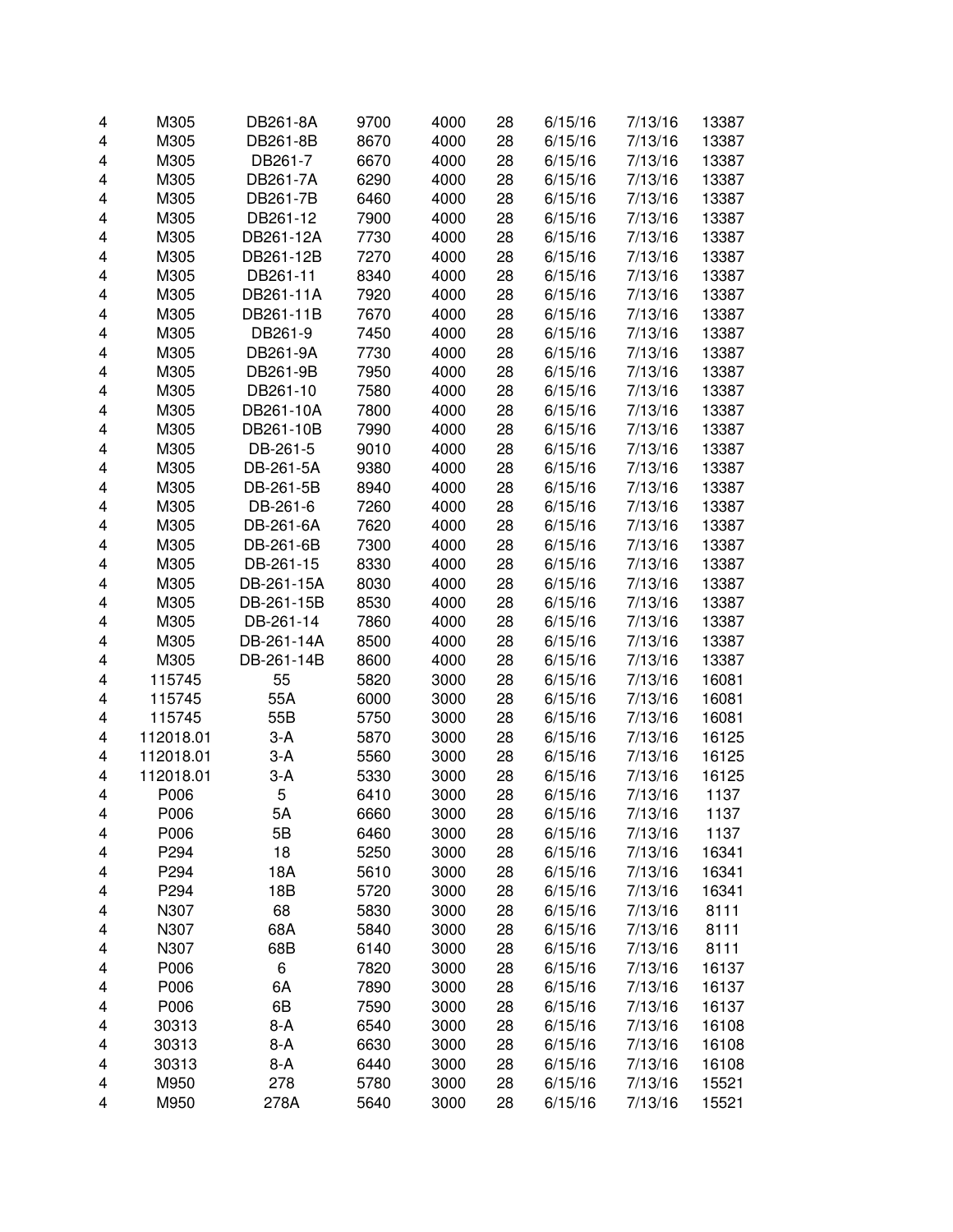| 4   | M950                 | 278B     | 5380     | 3000 | 28 | 6/15/16 | 7/13/16 | 15521 |
|-----|----------------------|----------|----------|------|----|---------|---------|-------|
| 4   | P047                 | $91 - A$ | 5630     | 3000 | 28 | 6/15/16 | 7/13/16 | 15199 |
| 4   | P047                 | $91-A$   | 6050     | 3000 | 28 | 6/15/16 | 7/13/16 | 15199 |
| 4   | P047                 | $91 - A$ | 5660     | 3000 | 28 | 6/15/16 | 7/13/16 | 15199 |
| 4   | P097                 | 51       | 5920     | 3000 | 28 | 6/15/16 | 7/13/16 | 16424 |
| 4   | P097                 | 51A      | 5820     | 3000 | 28 | 6/15/16 | 7/13/16 | 16424 |
| 4   | P097                 | 51B      | 5520     | 3000 | 28 | 6/15/16 | 7/13/16 | 16424 |
| 4   | 106758               | 43       | 5830     | 3000 | 28 | 6/15/16 | 7/13/16 | 16386 |
| 4   | 106758               | 43A      | 5420     | 3000 | 28 | 6/15/16 | 7/13/16 | 16386 |
| 4   | 106758               | 43B      | 6410     | 3000 | 28 | 6/15/16 | 7/13/16 | 16386 |
| 4   | N279                 | 117      | 6620     | 3000 | 28 | 6/15/16 | 7/13/16 | 14347 |
| 4   | N279                 | 117A     | 6190     | 3000 | 28 | 6/15/16 | 7/13/16 | 14347 |
| 4   | N279                 | 117B     | 6350     | 3000 | 28 | 6/15/16 | 7/13/16 | 14347 |
| 4   | P230                 | 92       | 4240     | 3000 | 28 | 6/15/16 | 7/13/16 | 16417 |
| 4   | P230                 | 92A      | 4210     | 3000 | 28 | 6/15/16 | 7/13/16 | 16417 |
| 4   | P230                 | 92B      | 4270     | 3000 | 28 | 6/15/16 | 7/13/16 | 16417 |
| 4   | P247                 | 32       | 5410     | 3000 | 28 | 6/15/16 | 7/13/16 | 16130 |
| 4   | P247                 | 32A      | 4970     | 3000 | 28 | 6/15/16 | 7/13/16 | 16130 |
| 4   | P247                 | 32B      | 5360     | 3000 | 28 | 6/15/16 | 7/13/16 | 16130 |
| 4   | P265                 | 4        | 5830     | 3000 | 28 | 6/15/16 | 7/13/16 | 16249 |
| 4   | P <sub>265</sub>     | 4A       | 5700     | 3000 | 28 | 6/15/16 | 7/13/16 | 16249 |
| 4   | P265                 | 4B       | 6010     | 3000 | 28 | 6/15/16 | 7/13/16 | 16249 |
| 4   | M384                 | 133      | 7130     | 4000 | 28 | 6/15/16 | 7/13/16 | 16412 |
| 4   | M384                 | 133A     | 6800     | 4000 | 28 | 6/15/16 | 7/13/16 | 16412 |
| 4   | M384                 | 133B     | 6370     | 4000 | 28 | 6/15/16 | 7/13/16 | 16412 |
| 4   | P <sub>261</sub>     | 14       | 4550     | 3000 | 28 | 6/15/16 | 7/13/16 | 14339 |
| 4   | P261                 | 14A      | 4360     | 3000 | 28 | 6/15/16 | 7/13/16 | 14339 |
| 4   | P <sub>261</sub>     | 14B      | 4560     | 3000 | 28 | 6/15/16 | 7/13/16 | 14339 |
| 2.4 | CONCRETE CORE        | 54.5     | 6875.042 |      |    |         | 7/13/16 |       |
| 2.4 | CONCRETE CORE        | 8.5      | 4845.377 |      |    |         | 7/13/16 |       |
| 2.4 | CONCRETE CORE        | 63       | 6679.856 |      |    |         | 7/13/16 |       |
| 2.4 | CONCRETE CORE        | 24.5     | 6837.906 |      |    |         | 7/13/16 |       |
| 2.4 | CONCRETE CORE        | 2.5      | 2524.813 |      |    |         | 7/13/16 |       |
| 2.4 | CONCRETE CORE        | 67.5     | 3362.682 |      |    |         | 7/13/16 |       |
| 2.4 | CONCRETE CORE        | 13       | 4962.975 |      |    |         | 7/13/16 |       |
|     | 2.4 CONCRETE CORE    | 78'      | 6444.219 |      |    |         | 7/13/16 |       |
| 2.4 | <b>CONCRETE CORE</b> | 80'      | 7465.683 |      |    |         | 7/13/16 |       |
| 4   | P925                 | $2-D$    | 5990     | 3000 | 7  | 7/7/16  | 7/14/16 | 16464 |
| 4   | N152                 | 210-C    | 4900     | 3000 | 14 | 6/30/16 | 7/14/16 | 15104 |
| 4   | N152                 | $211-C$  | 5420     | 3000 | 14 | 6/30/16 | 7/14/16 | 15104 |
| 4   | N <sub>152</sub>     | 212-C    | 5450     | 4000 | 14 | 6/30/16 | 7/14/16 | 15104 |
| 4   | N152                 | 213-C    | 4240     | 4000 | 14 | 6/30/16 | 7/14/16 | 15104 |
| 4   | 115881               | 8A       | 5730     | 3000 | 28 | 6/16/16 | 7/14/16 | 15550 |
| 4   | 115881               | 8A       | 5730     | 3000 | 28 | 6/16/16 | 7/14/16 | 15550 |
| 4   | 115881               | 8A       | 5820     | 3000 | 28 | 6/16/16 | 7/14/16 | 15550 |
| 4   | P929                 | 8        | 4320     | 3000 | 28 | 6/16/16 | 7/14/16 | 16255 |
| 4   | P929                 | 8A       | 4530     | 3000 | 28 | 6/16/16 | 7/14/16 | 16255 |
| 4   | P929                 | 8B       | 4300     | 3000 | 28 | 6/16/16 | 7/14/16 | 16255 |
| 4   | P218                 | 10A      | 8550     | 3000 | 28 | 6/16/16 | 7/14/16 | 16406 |
| 4   | P218                 | 10A      | 8130     | 3000 | 28 | 6/16/16 | 7/14/16 | 16406 |
| 4   | P218                 | 10A      | 8370     | 3000 | 28 | 6/16/16 | 7/14/16 | 16406 |
| 4   | P287                 | 22A      | 6350     | 3000 | 28 | 6/16/16 | 7/14/16 | 16155 |
|     |                      |          |          |      |    |         |         |       |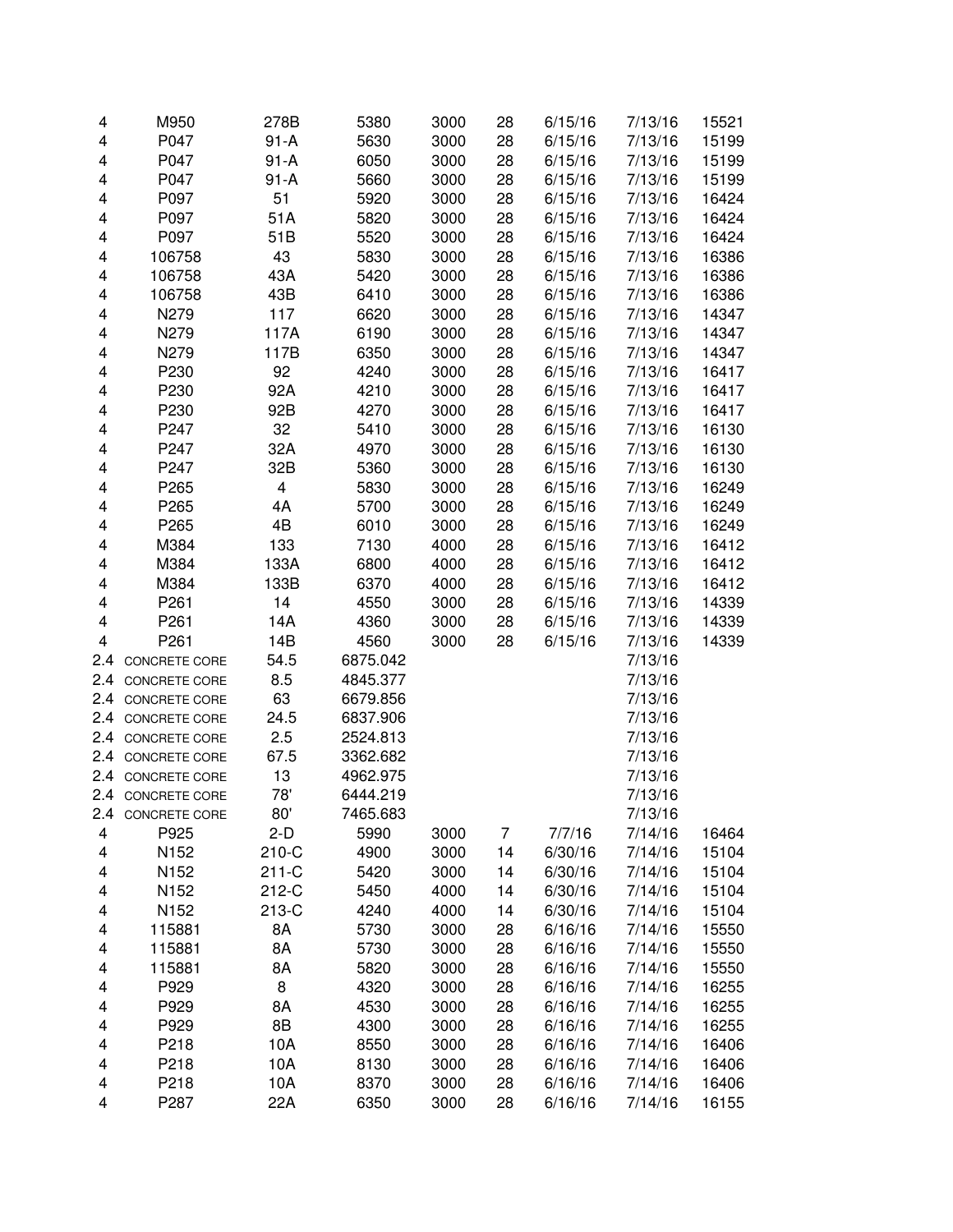| 4      | P287             | 22A          | 6660  | 3000         | 28       | 6/16/16            | 7/14/16            | 16155          |
|--------|------------------|--------------|-------|--------------|----------|--------------------|--------------------|----------------|
| 4      | P287             | 22A          | 6650  | 3000         | 28       | 6/16/16            | 7/14/16            | 16155          |
| 4      | N282             | 22A          | 5710  | 3000         | 28       | 6/16/16            | 7/14/16            | 15037          |
| 4      | N282             | 22A          | 5820  | 3000         | 28       | 6/16/16            | 7/14/16            | 15037          |
| 4      | N282             | 22A          | 5350  | 3000         | 28       | 6/16/16            | 7/14/16            | 15037          |
| 4      | 115745           | 56           | 6750  | 3000         | 28       | 6/16/16            | 7/14/16            | 16081          |
| 4      | 115745           | 56A          | 7170  | 3000         | 28       | 6/16/16            | 7/14/16            | 16081          |
| 4      | 115745           | 56B          | 6980  | 3000         | 28       | 6/16/16            | 7/14/16            | 16081          |
| 4      | P230             | 93           | 3160  | <b>NA</b>    | 28       | 6/16/16            | 7/14/16            | 16343          |
| 4      | P230             | 93A          | 2990  | <b>NA</b>    | 28       | 6/16/16            | 7/14/16            | 16343          |
| 4      | P230             | 93B          | 3530  | <b>NA</b>    | 28       | 6/16/16            | 7/14/16            | 16343          |
| 4      | P950             | 279          | 6240  | 3000         | 28       | 6/16/16            | 7/14/16            | 15498          |
| 4      | P950             | 279A         | 6160  | 3000         | 28       | 6/16/16            | 7/14/16            | 15498          |
| 4      | P950             | 279B         | 6300  | 3000         | 28       | 6/16/16            | 7/14/16            | 15498          |
| 4      | P950             | 280          | 3860  | 3000         | 28       | 6/16/16            | 7/14/16            | 15521          |
| 4      | P950             | 280A         | 3960  | 3000         | 28       | 6/16/16            | 7/14/16            | 15521          |
| 4      | P950             | 280B         | 6390  | 3000         | 28       | 6/16/16            | 7/14/16            | 15521          |
| 4      | N266             | 180          | 4710  | 3000         | 28       | 6/15/16            | 7/14/16            | 13025          |
| 4      | N266             | 180A         | 5060  | 3000         | 28       | 6/15/16            | 7/14/16            | 13025          |
| 4      | N266             | 180B         | 5230  | 3000         | 28       | 6/15/16            | 7/14/16            | 13025          |
| 4      | N266             | 182          | 5480  | 3000         | 28       | 6/15/16            | 7/14/16            | 13025          |
| 4      | N266             | 182A         | 5760  | 3000         | 28       | 6/15/16            | 7/14/16            | 13025          |
| 4      | N266             | 182B         | 5240  | 3000         | 28       | 6/15/16            | 7/14/16            | 13025          |
| 4      | P230             | 84ARK        | 11250 | 10000        | 28       | 6/15/16            | 7/14/16            | 162233         |
| 4      | P230             | 84ARK        | 10950 | 10000        | 28       | 6/15/16            | 7/14/16            | 162233         |
| 4      | P230             | 84ARK        | 10860 | 10000        | 28       | 6/15/16            | 7/14/16            | 162233         |
| 4      | N201             | 90A          | 5270  | 3000         | 28       | 6/16/16            | 7/14/16            | 11282          |
| 4      | N201             | 90A          | 5120  | 3000         | 28       | 6/16/16            | 7/14/16            | 11282          |
| 4      | N201             | 90A          | 5420  | 3000         | 28       | 6/16/16            | 7/14/16            | 11282          |
| 4      | N343             | 72A          | 4300  | 3000         | 28       | 6/16/16            | 7/14/16            | 15483          |
| 4      | N343             | 72A          | 4250  | 3000         | 28       | 6/16/16            | 7/14/16            | 15483          |
| 4      | N343             | 72A          | 4450  | 3000         | 28       | 6/16/16            | 7/14/16            | 15483          |
| 4      | P922             | 18           | 5000  | 3000         | 28       | 6/16/16            | 7/14/16            | 16066          |
| 4      | P922             | 18A          | 5240  | 3000         | 28       | 6/16/16            | 7/14/16            | 16066          |
| 4      | P922             | 18B          | 5300  | 3000         | 28       | 6/16/16            | 7/14/16            | 16066          |
| 4      | M384             | 134          | 4850  | 3000         | 28       | 6/16/16            | 7/14/16            | 15616          |
| 4      |                  | 134A         | 4690  |              | 28       |                    |                    |                |
| 4      | M384<br>M384     | 134B         | 5010  | 3000<br>3000 | 28       | 6/16/16<br>6/16/16 | 7/14/16<br>7/14/16 | 15616<br>15616 |
| 4      | N279             | 118          | 4380  | 3000         | 28       | 6/16/16            | 7/14/16            | 15007          |
| 4      | N279             | 118A         | 4280  | 3000         | 28       | 6/16/16            | 7/14/16            | 15007          |
| 4      | N279             | 118B         | 4380  | 3000         | 28       | 6/16/16            | 7/14/16            | 15007          |
| 4      | P <sub>201</sub> | 63A          | 4820  | 3000         | 28       | 6/16/16            | 7/14/16            | 15530          |
| 4      | P201             | 63A          | 4320  | 3000         | 28       | 6/16/16            | 7/14/16            | 15530          |
| 4      | P201             | 63A          | 4480  | 3000         | 28       | 6/16/16            | 7/14/16            | 15530          |
| 4      | P201             | 62A          | 6870  | 3000         | 28       | 6/16/16            | 7/14/16            | 15530          |
|        | P201             | 62A          | 6530  | 3000         | 28       | 6/16/16            | 7/14/16            | 15530          |
| 4      | P201             |              |       |              |          |                    |                    |                |
| 4      | N307             | 62A<br>69    | 3990  | 3000<br>4000 | 28<br>28 | 6/16/16            | 7/14/16            | 15530<br>15301 |
| 4      |                  |              | 5190  |              |          | 6/16/16            | 7/14/16            |                |
| 4      | N307             | 69A          | 5260  | 4000         | 28       | 6/16/16            | 7/14/16            | 15301          |
| 4<br>4 | N307<br>P230     | 69B<br>85ARK | 5130  | 4000         | 28       | 6/16/16            | 7/14/16            | 15301<br>16233 |
|        |                  |              | 11300 | 10000        | 28       | 6/16/16            | 7/14/16            |                |
| 4      | P230             | 85ARK        | 11310 | 10000        | 28       | 6/16/16            | 7/14/16            | 16233          |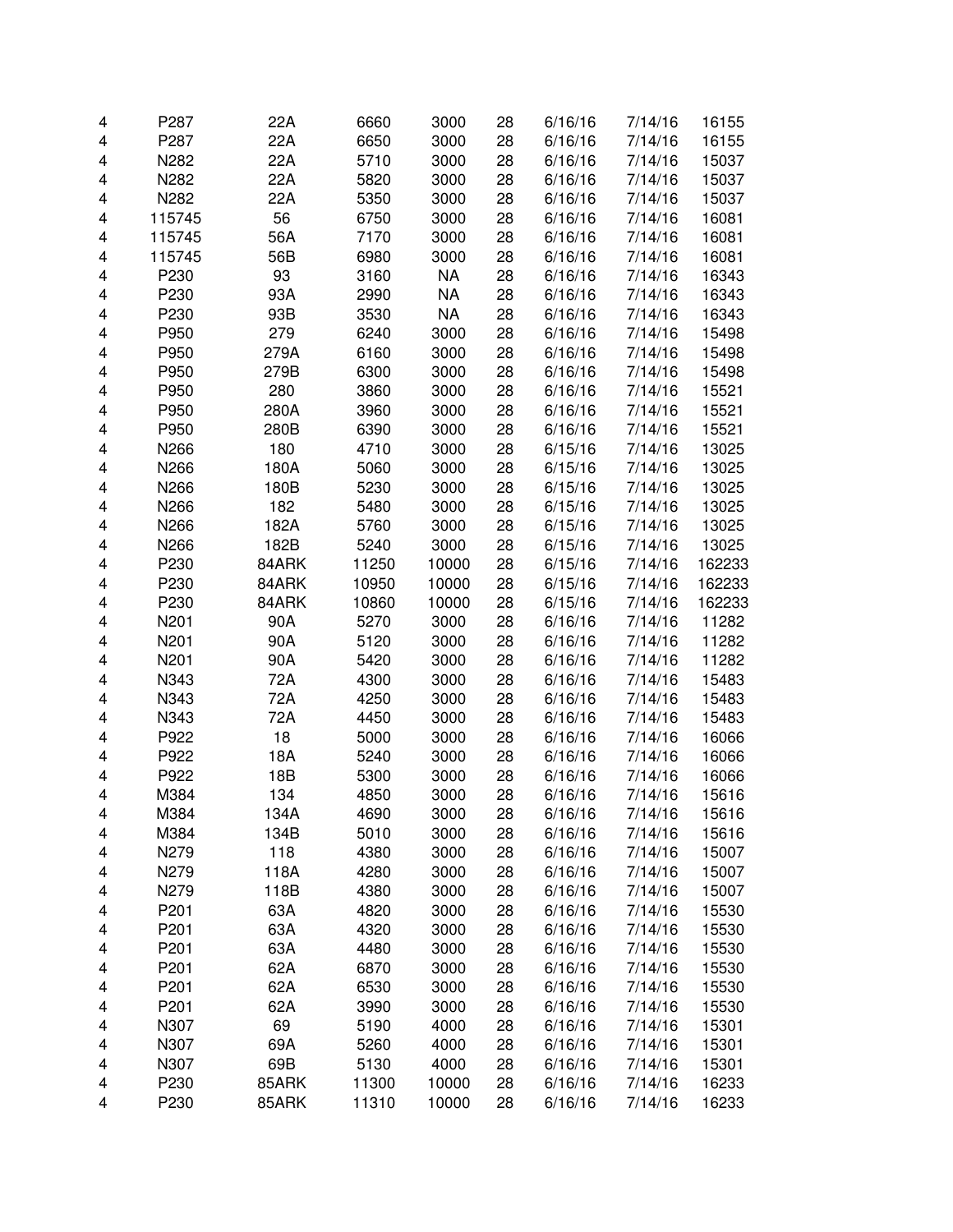| 4 | P230      | 85ARK          | 10950 | 10000 | 28             | 6/16/16 | 7/14/16 | 16233 |
|---|-----------|----------------|-------|-------|----------------|---------|---------|-------|
| 4 | P247      | 33             | 5660  | 3000  | 28             | 6/16/16 | 7/14/16 | 16130 |
| 4 | P247      | 33A            | 6130  | 3000  | 28             | 6/16/16 | 7/14/16 | 16130 |
| 4 | P247      | 33B            | 6110  | 3000  | 28             | 6/16/16 | 7/14/16 | 16130 |
| 4 | M384      | 135            | 6280  | 4000  | 28             | 6/16/16 | 7/14/16 | 16412 |
| 4 | M384      | 135A           | 6010  | 4000  | 28             | 6/16/16 | 7/14/16 | 16412 |
| 4 | M384      | 135B           | 6150  | 4000  | 28             | 6/16/16 | 7/14/16 | 16412 |
| 4 | 113908    | 34             | 5470  | 3000  | 28             | 6/16/16 | 7/14/16 | 16286 |
| 4 | 113908    | 34A            | 5140  | 3000  | 28             | 6/16/16 | 7/14/16 | 16286 |
| 4 | 113908    | 34B            | 5030  | 3000  | 28             | 6/16/16 | 7/14/16 | 16286 |
| 4 | Q115      | 5              | 5940  | 3000  | 28             | 6/15/16 | 7/14/16 | 15391 |
| 4 | Q115      | 5A             | 5840  | 3000  | 28             | 6/15/16 | 7/14/16 | 15391 |
| 4 | Q115      | 5B             | 5920  | 3000  | 28             | 6/15/16 | 7/14/16 | 15391 |
| 6 | M401      | 90             | 7120  | 3000  | 28             | 6/16/16 | 7/14/16 | 10147 |
| 6 | M401      | 90A            | 5940  | 3000  | 28             | 6/16/16 | 7/14/16 | 10147 |
| 4 | Q115      | $\overline{c}$ | 9010  | 3000  | 42             | 6/2/16  | 7/14/16 | 15391 |
| 4 | Q115      | 2A             | 7940  | 3000  | 42             | 6/2/16  | 7/14/16 | 15391 |
| 4 | Q115      | 2B             | 8100  | 3000  | 42             | 6/2/16  | 7/14/16 | 15391 |
| 4 | Q115      | 3              | 6360  | 3000  | 37             | 6/7/16  | 7/14/16 | 15391 |
| 4 | Q115      | ЗA             | 6360  | 3000  | 37             | 6/7/16  | 7/14/16 | 15391 |
| 4 | Q115      | 3B             | 6360  | 3000  | 37             | 6/7/16  | 7/14/16 | 15391 |
| 4 | Q115      | 4              | 4650  | 3000  | 35             | 6/10/16 | 7/14/16 | 15391 |
| 4 | Q115      | 4A             | 4910  | 3000  | 35             | 6/10/16 | 7/14/16 | 15391 |
| 4 | Q115      | 4B             | 4740  | 3000  | 35             | 6/10/16 | 7/14/16 | 15391 |
| 4 | N228      | 74-D           | 6570  | 4000  | 14             | 7/1/16  | 7/15/16 | 16129 |
| 4 | N152      | 216-D          | 4450  | 4000  | 7              | 7/8/16  | 7/15/16 | 15104 |
| 4 | N152      | 217-D          | 4700  | 4000  | 7              | 7/8/16  | 7/15/16 | 15104 |
| 4 | N152      | 218-D          | 4510  | 4000  | 7              | 7/8/16  | 7/15/16 | 15104 |
| 4 | N152      | 219-D          | 4680  | 4000  | $\overline{7}$ | 7/8/16  | 7/15/16 | 15104 |
| 4 | N152      | 220-D          | 5450  | 4000  | 7              | 7/8/16  | 7/15/16 | 15104 |
| 4 | N152      | 221-D          | 6040  | 4000  | 7              | 7/8/16  | 7/15/16 | 15104 |
| 4 | P231      | 1              | 4900  | 3000  | 28             | 6/17/16 | 7/15/16 | 15443 |
| 4 | P231      | 1A             | 4630  | 3000  | 28             | 6/17/16 | 7/15/16 | 15443 |
| 4 | P231      | 1B             | 4830  | 3000  | 28             | 6/17/16 | 7/15/16 | 15443 |
| 4 | Q061      | 1              | 5610  | 3000  | 28             | 6/17/16 | 7/15/16 | 16380 |
| 4 | Q061      | 1A             | 5780  | 3000  | 28             | 6/17/16 | 7/15/16 | 16380 |
| 4 | Q061      | 1Β             | 5640  | 3000  | 28             | 6/17/16 | 7/15/16 | 16380 |
| 4 | 112018.01 | 4-A            | 4520  | 4000  | 28             | 6/17/16 | 7/15/16 | 16124 |
| 4 | 112018.01 | 4-A            | 4670  | 4000  | 28             | 6/17/16 | 7/15/16 | 16124 |
| 4 | 112018.01 | 4-A            | 4530  | 4000  | 28             | 6/17/16 | 7/15/16 | 16124 |
| 4 | P311      | 5              | 5760  | 4000  | 28             | 6/17/16 | 7/15/16 | 16167 |
| 4 | P311      | 5A             | 5890  | 4000  | 28             | 6/17/16 | 7/15/16 | 16167 |
| 4 | P311      | 5B             | 6010  | 4000  | 28             | 6/17/16 | 7/15/16 | 16167 |
| 4 | P083      | $\overline{7}$ | 3810  | 3000  | 28             | 6/17/16 | 7/15/16 | 13034 |
| 4 | P083      | 7A             | 4320  | 3000  | 28             | 6/17/16 | 7/15/16 | 13034 |
| 4 | P083      | 7B             | 4120  | 3000  | 28             | 6/17/16 | 7/15/16 | 13034 |
| 4 | P921      | 10             | 7000  | 3000  | 28             | 6/17/16 | 7/15/16 | 15548 |
| 4 | P921      | 10A            | 6560  | 3000  | 28             | 6/17/16 | 7/15/16 | 15548 |
| 4 | P921      | 10B            | 6390  | 3000  | 28             | 6/17/16 | 7/15/16 | 15548 |
| 4 | J363      | $10 - B$       | 4480  | 3000  | 28             | 6/17/16 | 7/15/16 |       |
| 4 | J363      | $10 - B$       | 4830  | 3000  | 28             | 6/17/16 | 7/15/16 |       |
| 4 | J363      | $10-B$         | 4510  | 3000  | 28             | 6/17/16 | 7/15/16 |       |
|   |           |                |       |       |                |         |         |       |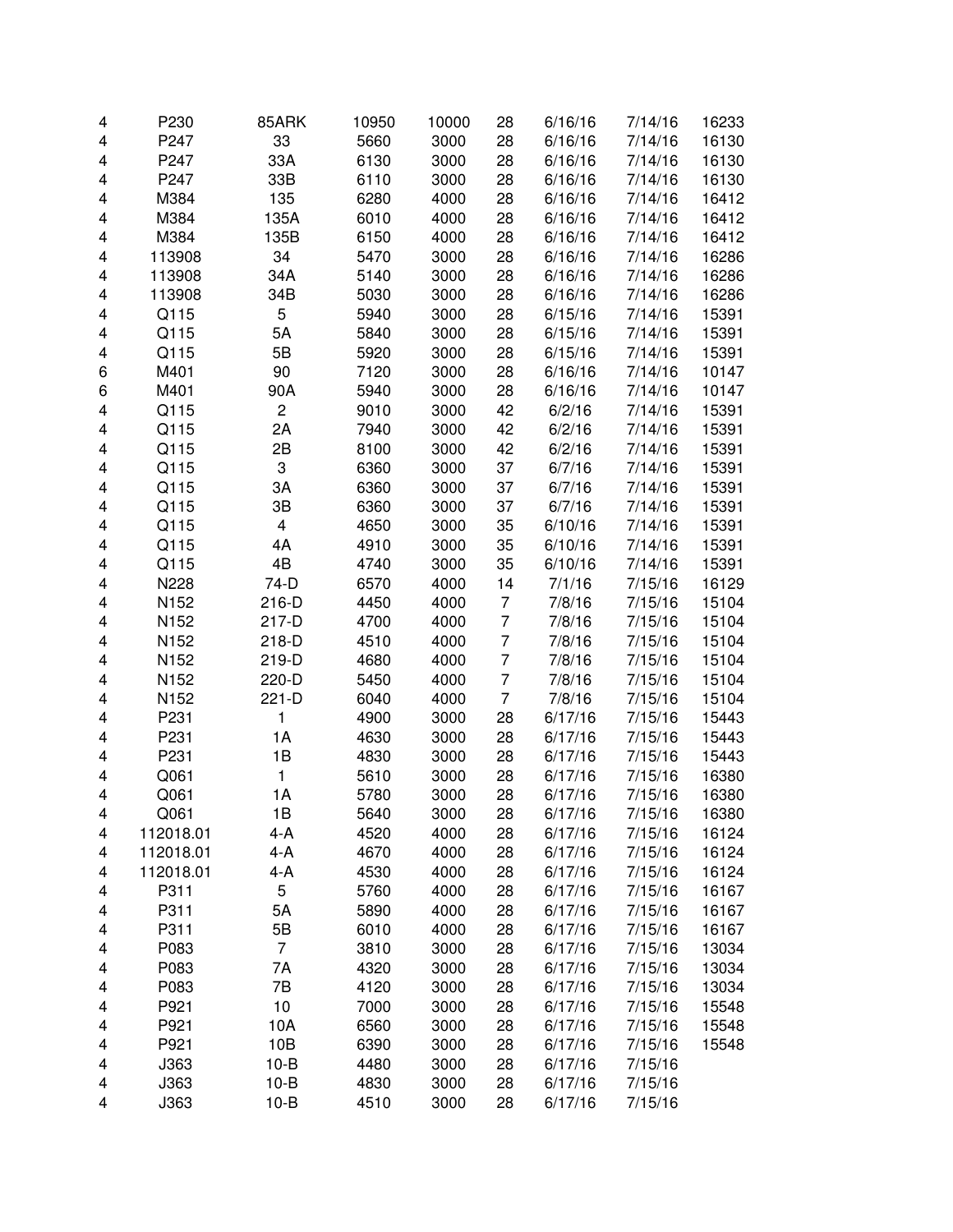| 4 | P218             | $11-A$  | 8170 | 3000 | 28 | 6/17/16 | 7/15/16 | 16406  |
|---|------------------|---------|------|------|----|---------|---------|--------|
| 4 | P218             | $11-A$  | 7710 | 3000 | 28 | 6/17/16 | 7/15/16 | 16406  |
| 4 | P218             | $11-A$  | 7800 | 3000 | 28 | 6/17/16 | 7/15/16 | 16406  |
| 4 | P295             | 15A     | 6160 | 3000 | 28 | 6/17/16 | 7/15/16 | 16234  |
| 4 | P295             | 15A     | 6030 | 3000 | 28 | 6/17/16 | 7/15/16 | 16234  |
| 4 | P295             | 15A     | 6510 | 3000 | 28 | 6/17/16 | 7/15/16 | 16234  |
| 4 | 110692.01        | $19-A$  | 3510 | 4000 | 28 | 6/17/16 | 7/15/16 | 15311  |
| 4 | 110692.01        | $19-A$  | 3420 | 4000 | 28 | 6/17/16 | 7/15/16 | 15311  |
| 4 | 110692.01        | $19-A$  | 3330 | 4000 | 28 | 6/17/16 | 7/15/16 | 15311  |
| 4 | P247             | 34      | 4930 | 3000 | 28 | 6/17/16 | 7/15/16 | 16130  |
| 4 | P247             | 34A     | 4850 | 3000 | 28 | 6/17/16 | 7/15/16 | 16130  |
| 4 | P247             | 34B     | 4980 | 3000 | 28 | 6/17/16 | 7/15/16 | 16130  |
| 4 | P247             | 35      | 6350 | 3000 | 28 | 6/17/16 | 7/15/16 | 16130  |
| 4 | P247             | 35A     | 6280 | 3000 | 28 | 6/17/16 | 7/15/16 | 16130  |
| 4 | P247             | 35B     | 6420 | 3000 | 28 | 6/17/16 | 7/15/16 | 16130  |
| 4 | P016             | 15      | 5210 | 3000 | 28 | 6/17/16 | 7/15/16 | 8111   |
| 4 | P016             | 15A     | 5450 | 3000 | 28 | 6/17/16 | 7/15/16 | 8111   |
| 4 | P016             | 15B     | 5440 | 3000 | 28 | 6/17/16 | 7/15/16 | 8111   |
| 4 | 115745           | 57      | 6240 | 3000 | 28 | 6/17/16 | 7/15/16 | 15488  |
| 4 | 115745           | 57A     | 5790 | 3000 | 28 | 6/17/16 | 7/15/16 | 15488  |
| 4 | 115745           | 57B     | 5930 | 3000 | 28 | 6/17/16 | 7/15/16 | 15488  |
| 4 | P230             | 94      | 3350 | 3000 | 28 | 6/17/16 | 7/15/16 | 6115   |
| 4 | P230             | 94A     | 3460 | 3000 | 28 | 6/17/16 | 7/15/16 | 6115   |
| 4 | P230             | 94B     | 3470 | 3000 | 28 | 6/17/16 | 7/15/16 | 6115   |
| 4 | N266             | 181     | 5440 | 3000 | 28 | 6/17/16 | 7/15/16 | 13025  |
| 4 | N266             | 181A    | 4970 | 3000 | 28 | 6/17/16 | 7/15/16 | 13025  |
| 4 | N266             | 181B    | 5330 | 3000 | 28 | 6/17/16 | 7/15/16 | 13025  |
| 4 | M305             | $F-268$ | 5650 | 4000 | 28 | 6/17/16 | 7/15/16 | 11453A |
| 4 | M305             | F-268A  | 5430 | 4000 | 28 | 6/17/16 | 7/15/16 | 11453A |
| 4 | M305             | F-268B  | 5190 | 4000 | 28 | 6/17/16 | 7/15/16 | 11453A |
| 4 | M950             | 281     | 3930 | 3000 | 28 | 6/17/16 | 7/15/16 | 15521  |
| 4 | M950             | 281A    | 3900 | 3000 | 28 | 6/17/16 | 7/15/16 | 15521  |
| 4 | M950             | 281B    | 3870 | 3000 | 28 | 6/17/16 | 7/15/16 | 15521  |
| 4 | M950             | 282     | 5410 | 3000 | 28 | 6/17/16 | 7/15/16 | 15521  |
| 4 | M950             | 282A    | 5420 | 3000 | 28 | 6/17/16 | 7/15/16 | 15521  |
| 4 | M950             | 282B    | 5230 | 3000 | 28 | 6/17/16 | 7/15/16 | 15521  |
| 4 | M305             | DR-313  | 5620 | 4000 | 28 | 6/17/16 | 7/15/16 | 13387  |
| 4 | M305             | DR-313A | 5720 | 4000 | 28 | 6/17/16 | 7/15/16 | 13387  |
| 4 | M305             | DR-313B | 5640 | 4000 | 28 | 6/17/16 | 7/15/16 | 13387  |
| 4 | P <sub>201</sub> | 64A     | 5580 | 3000 | 28 | 6/17/16 | 7/15/16 | 15530  |
| 4 | P <sub>201</sub> | 64A     | 6600 | 3000 | 28 | 6/17/16 | 7/15/16 | 15530  |
| 4 | P201             | 64A     | 7290 | 3000 | 28 | 6/17/16 | 7/15/16 | 15530  |
| 4 | P <sub>201</sub> | 65A     | 950  | 3000 | 28 | 6/17/16 | 7/15/16 | 15530  |
| 4 | P201             | 65A     | 1040 | 3000 | 28 | 6/17/16 | 7/15/16 | 15530  |
| 4 | P201             | 65A     | 1020 | 3000 | 28 | 6/17/16 | 7/15/16 | 15530  |
| 4 | N228             | 64      | 3320 | 3000 | 28 | 6/17/16 | 7/15/16 | 16128  |
| 4 | N228             | 64A     | 3330 | 3000 | 28 | 6/17/16 | 7/15/16 | 16128  |
| 4 | N228             | 64B     | 3420 | 3000 | 28 | 6/17/16 | 7/15/16 | 16128  |
| 4 | N228             | 65      | 6540 | 4000 | 28 | 6/17/16 | 7/15/16 | 16129  |
| 4 | N228             | 65A     | 6640 | 4000 | 28 | 6/17/16 | 7/15/16 | 16129  |
| 4 | N228             | 65B     | 6680 | 4000 | 28 | 6/17/16 | 7/15/16 | 16129  |
| 4 | N228             | 66      | 7150 | 4000 | 28 | 6/17/16 | 7/15/16 | 16129  |
|   |                  |         |      |      |    |         |         |        |